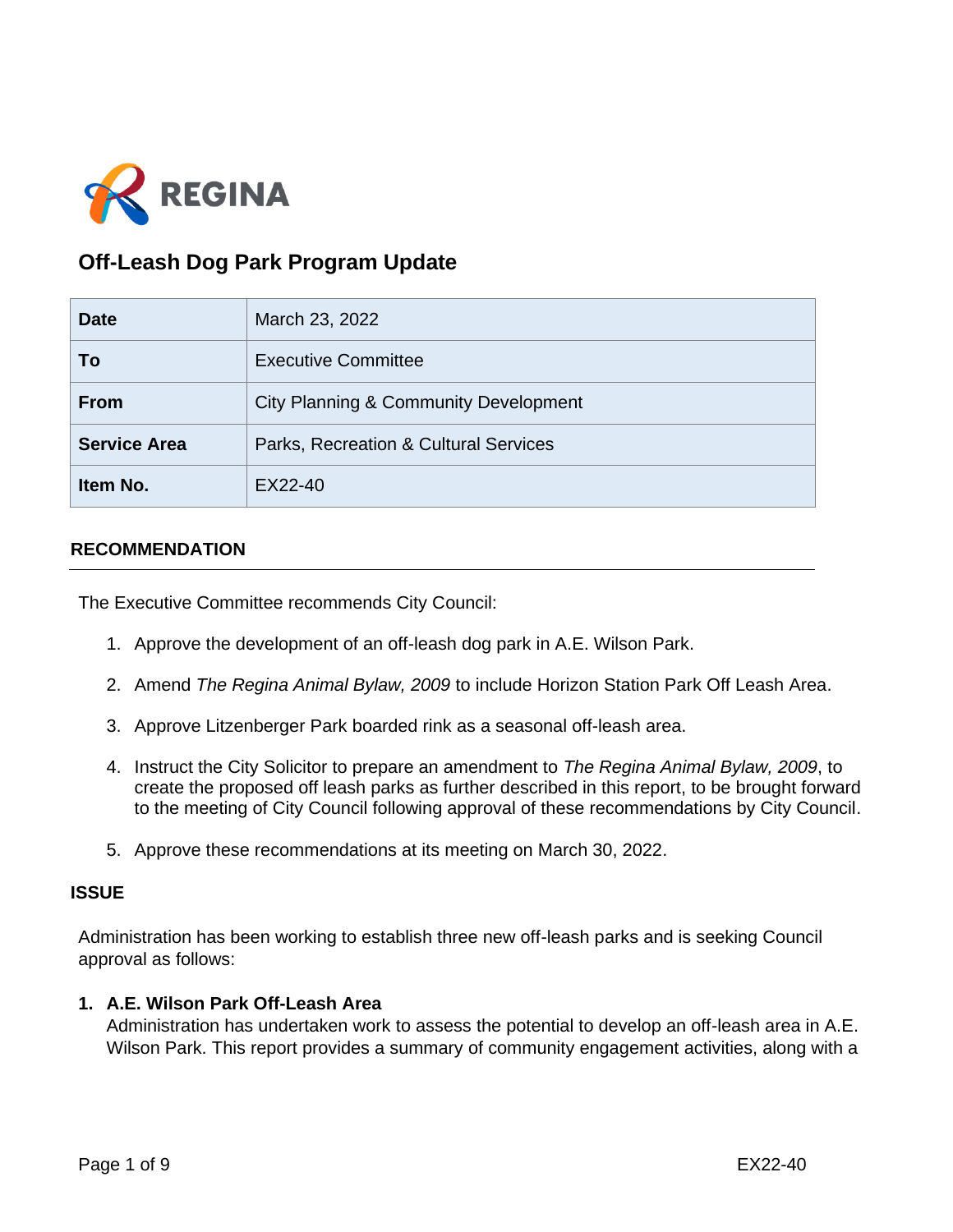concept plan (Appendix A) for the proposal. Administration is requesting approval to proceed with the development and to amend the Animal Bylaw 2009-44 to include the site in Schedule B, "Off-Leash Areas", effective October 1, 2022. This bylaw amendment enables residents to have their dogs off-leash in the space.

# **2. Horizon Station Park Off-Leash Area**

As part of the development of Horizon Station Park (Appendix B) in the Towns neighbourhood, the developer has included a small off-leash area in the park. The park is expected to be turned over to the City of Regina (City) in the spring/summer of 2022. To allow use of the off-leash facility once it has been turned over to the City, Administration seeks approval from Council to amend the Animal Bylaw 2009-44 to include the Horizon Station off-leash dog park in Schedule B, "Off-Leash Areas", effective July 1, 2022.

# **3. Litzenberger Park Seasonal Off-Leash Area**

Based on feedback from adjacent residences, Administration has also assessed the potential to designate the boarded rink in Litzenberger Park as a seasonal off-leash area and is now requesting Council approval for the designation. To do so, Administration seeks approval from Council to amend the Animal Bylaw 2009-44 to include the Litzenberger Park boarded rink as a seasonal off-leash dog park in Schedule B, "Off-Leash Areas", effective May 1, 2022.

# **IMPACTS**

#### **Strategic Implications**

The development of additional off-leash areas in the City is consistent with the *Recreation Master Plan* (RMP) which establishes a goal of one off-leash area per 45,000 residents in the City. Regina has an estimated dog population of 30,000. Providing additional off-leash areas provides recreation, exercise and socialization opportunities for these dogs and their owners. In addition, increasing the number of fenced off-leash facilities in Regina will help to balance the user impact on existing facilities. The development of fenced off-leash areas is also intended to reduce the number of dogs being illegally run off-leash in non designated areas, increasing compliance with the Animal Bylaw and improving the comfort level of park users in general.

#### **Financial Implications**

Through the 2021 budget process Council allocated \$339,000 for the development of the A.E. Wilson Dog Park. During the first round of public engagement additional project elements were identified by the adjacent residents including trees, pathways and traffic calming in addition to the off-leash area. Funding for the following elements has been found in existing budgets from related program areas.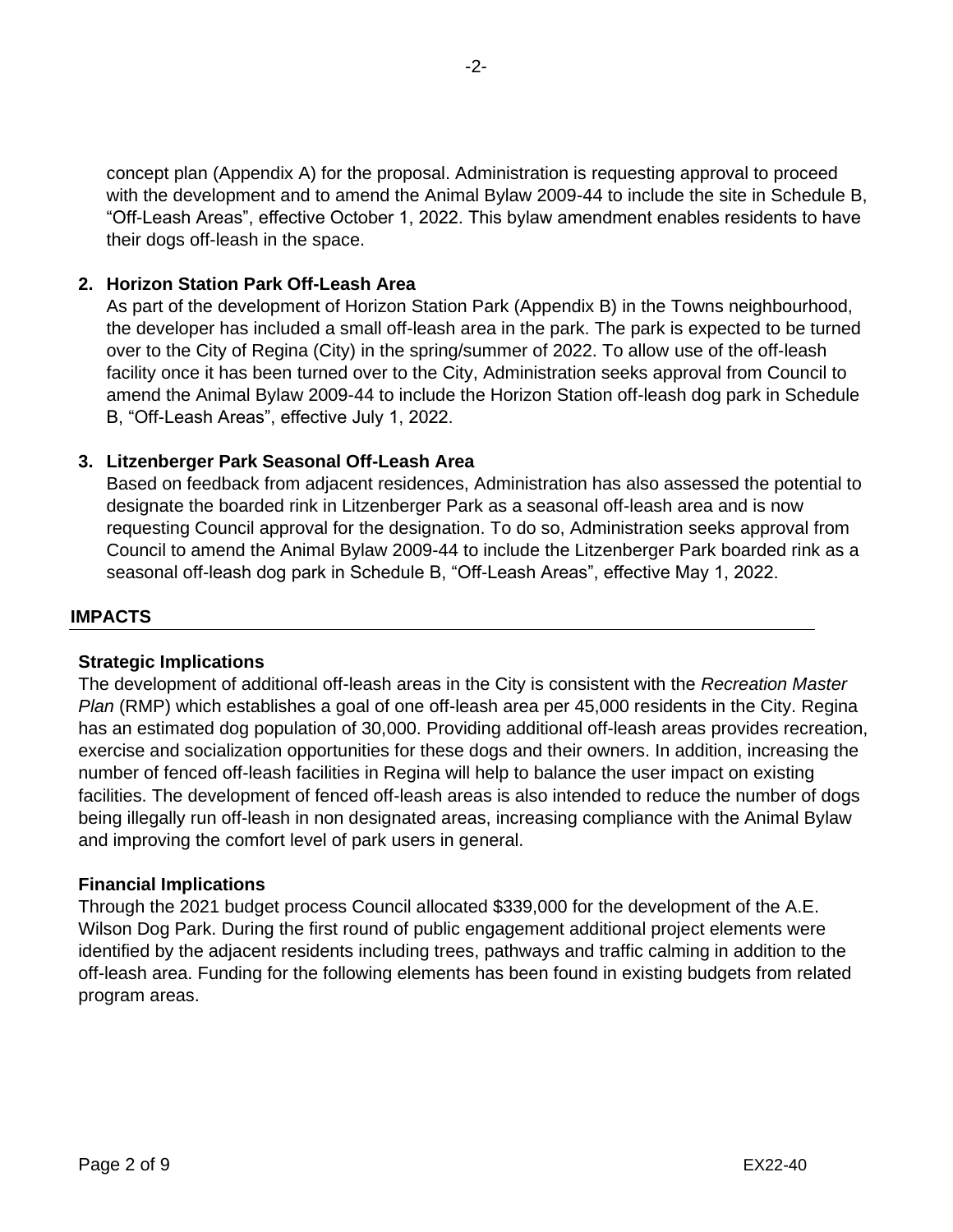- Multi-use Pathway from  $4<sup>th</sup>$  Avenue to the pedestrian bridge
	- o Sustainable infrastructure: \$60,000
	- o Roadways Preservation: \$70,000
- Traffic Calming in the Lane
	- o Crime Prevention Through Environmental Design: \$25,000
- Tree Planting:
	- o Forestry: \$20,000

There are no financial implications related to the designation of either the Horizon Station Off-Leash area, or the Litzenberger Seasonal Off-Leash Park.

# **Accessibility Implications**

Paved asphalt pathways will be included at the A.E. Wilson Park off leash area, making it Regina's first accessible off-leash area.

#### **Environmental Impact**

Council set a goal for the City of achieving net-zero emissions and sourcing of net-zero renewable energy by 2050. In support of this goal, Council asked Administration to provide energy and greenhouse gas implications of recommendations for Council to evaluate the climate impact of its decisions. The construction of any new infrastructure or development contributes to additional greenhouse gas (GHG) emissions. Producing building materials and the construction process itself are both energy intensive and generate emissions.

# **OTHER OPTIONS**

# **1. A.E. Wilson Park Off-Leash Area**

- a. Status Quo: Do not to develop an off-leash park in northwest Regina.
- b. Alternate Location: Direct Administration to continue to search for an alternate location in northwest Regina. Administration has conducted an extensive search for locations in northwest Regina and has not found an option that better meets the criteria for an off-leash area. Should Council choose this option, construction of a new off-leash area in northwest Regina will be delayed for a minimum of one year.

# **2. Horizon Station Park Off Leash Area**

a. Status Quo: Do not designate the area in Horizon Station Park as an off-leash area in the Animal Bylaw. Council has already approved this use as part of the concept plan for the park and the facility is almost complete.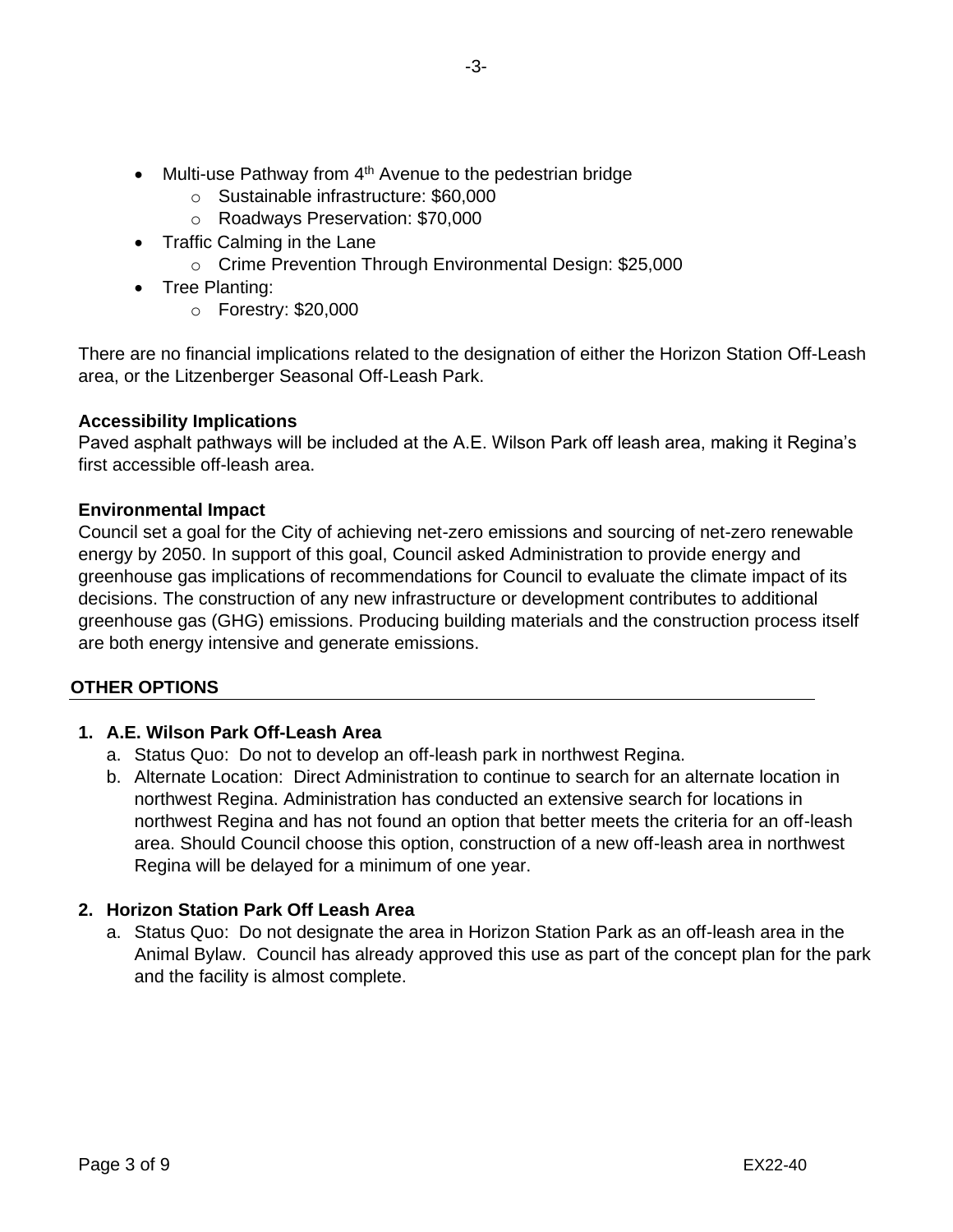# **3. Litzenberger Park Seasonal Off-Leash Area**

a. Status Quo: Do not designate the existing boarded rink in Litzenberger Park as a seasonal off-leash area. The site is already being used by some residents as an off-leash area, but the activity is not currently permitted by the bylaw. There has been only one service request expressing a concern regarding this activity.

#### **COMMUNICATIONS**

Over the course of the development of Regina's off-leash program, Administration has reached out to individual homeowners and to the wider community to seek their feedback on the program in general and individual parks specifically.

#### **1. A.E. Wilson Off-Leash Area**

In May of 2021 Administration sent letters to 61 residences which are adjacent to the proposed location of the A.E. Wilson Off-Leash Park, along with the Councillor and the surrounding community associations. Residents provided feedback which was then used to modify the initial design.

A follow-up letter was then sent to the same residences in January of 2022 to provide an update on the project, an overview of the changes that were made based on their feedback and to invite these residents to provide additional responses through an online survey on the revised design. The on-line survey was live from January 25 to February 6. A total of 1,367 responses to the survey were received. A summary of the responses is provided in the discussion section below.

# **2. Litzenberger Park Seasonal Off-Leash Area**

In February 2022 residences adjacent to Litzenberger Park were sent a letter on behalf of the City and the Walsh Acres, Lakeridge/Garden Ridge Community Association seeking feedback on the designation of the existing boarded rink as a seasonal off-leash site. A summary of the responses is provided in the discussion section below.

#### **DISCUSSION**

In response to the recommendations of the RMP, CR19-99 established two levels of off-leash parks to be developed in Regina, Municipal and Neighbourhood.

Municipal level dog parks are characterized as larger, destination off-leash parks with parking, higher fences, and a service area of 45,000 residents. Regina currently has three such parks, Cathy Lauritsen in the west, Ross Industrial in the east, and Mount Pleasant in the north. The proposed A.E. Wilson off-leash area would be the fourth such park to be developed. CR19-99 provides a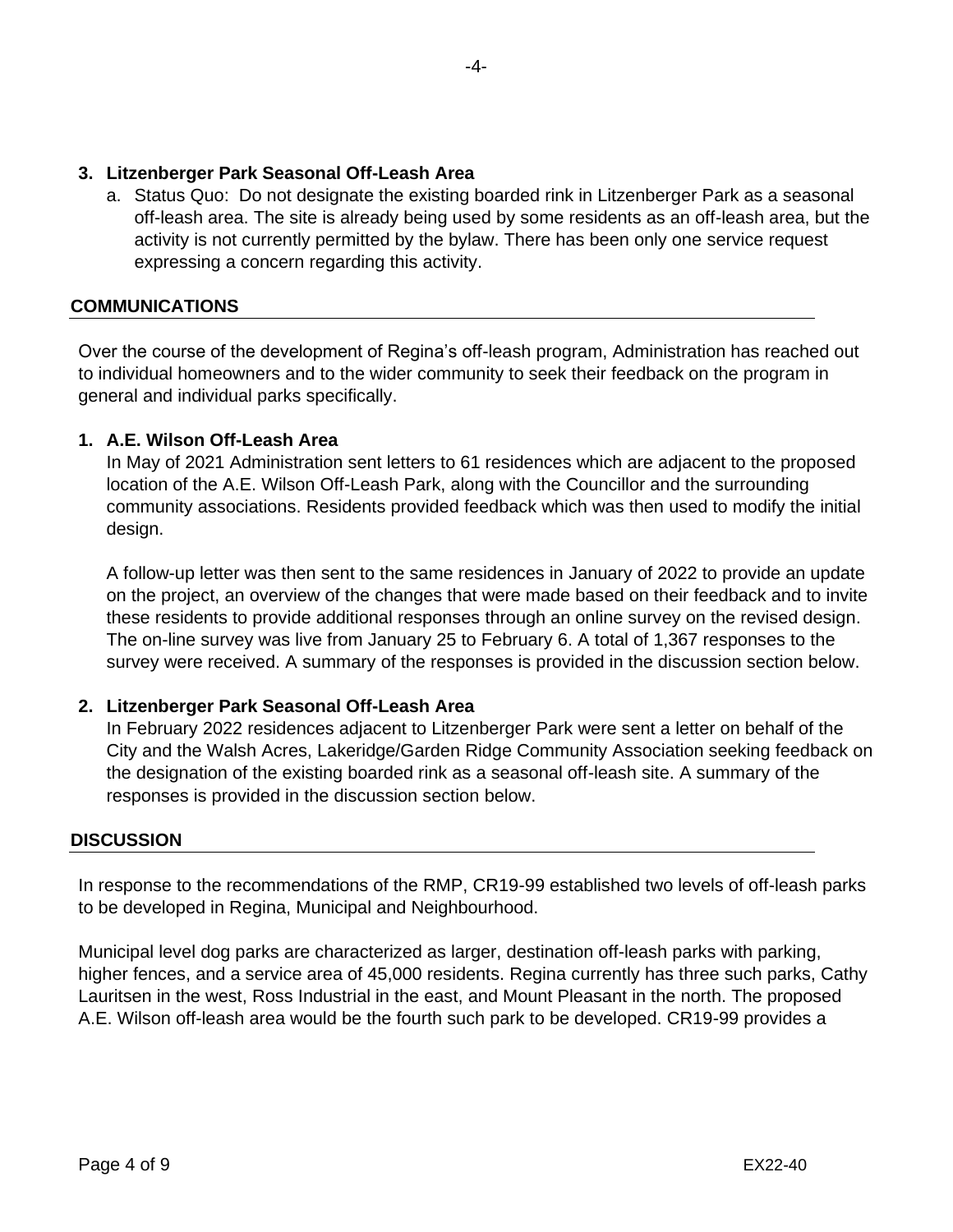target of five such parks, to provide coverage in each area of Regina. Administration is also working to secure a location in the east for a fifth municipal dog park.

Neighbourhood level dog parks are smaller parks that typically serve a user base who can walk to the park. As such, parking is not provided. A new neighbourhood off leash dog park at the former site of the Regent Par 3 is being opened this year. Horizon Station Park off-leash area is another such example.

# **A.E. Wilson Park**

In determining possible locations for off-leash areas throughout Regina, Administration reviewed all existing parks and open spaces along with suitable publicly owned lands for their appropriateness for development as an off-leash area. Each parcel was evaluated based on the following features:

- 1. Size ability to accommodate the desired size of off-leash area
- 2. Location ability to serve an area of the city that is not currently served by another offleash area
- 3. Proximity to adjacent residences with a desire to remain at least 20 metres from the closest residence
- 4. Proximity to schools parks spaces immediately adjacent to schools were excluded from consideration
- 5. Proximity to major roadways and rail lines- portions of park spaces that were immediately adjacent to major roads and rail lines were excluded from consideration
- 6. Proximity to the multi-use pathway system park spaces that included direct access to the multi-use pathway system were ranked higher to provide ease of access to the park
- 7. Existing site amenities, which can be deemed to be complementary to an off-leash area
- 8. Potential for development without displacing existing uses

Based on this analysis, the proposed location at A.E. Wilson Park ranked the highest of all locations in northwest Regina. In report CR 19-99, which provided a plan for increasing the number of dog parks in the city, Administration proposed this site as part of a broader plan and advised Council that it would undertake a community engagement process and report back to Council prior to construction. Funding for a park in the northwest was approved through the 2021 budget process.

If approved, the proposed off-leash dog park would be located immediately west of the Jack Hamilton Arena in A.E. Wilson Park in northwest Regina. The design, as depicted in Appendix A, includes the following features incorporated into the existing rolling landscape of the park:

- 1. 1.6 Hectare (4 acre) fully fenced (1.8m high) all-dog off-leash area.
- 2. Internal asphalt pathways
- 3. Benches
- 4. Trees
- 5. Asphalt pathway connection from 4th Avenue to the multi-use pathway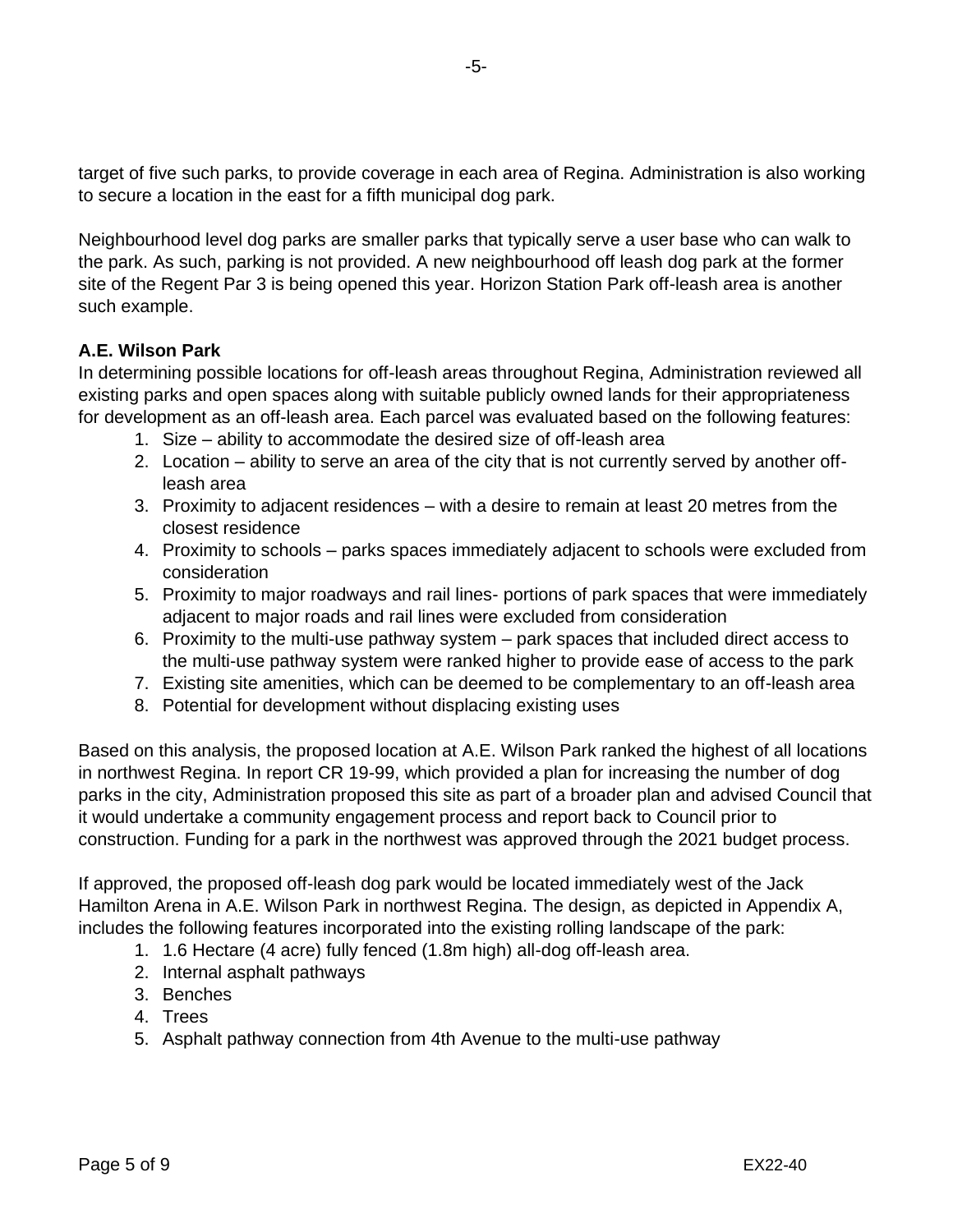- 6. Irrigated and unirrigated turf
- 7. 22 parking stalls including two accessible stalls added to the Jack Hamilton parking lot
- 8. Traffic calming investments along the laneway adjacent to the park from 4th Avenue north to Oriole Place

As part of the design process, Administration sent a letter to 61 residences which back or front immediately onto A.E. Wilson Park to get their feedback. It should be noted, that the closest property line of only 11 of the 61 residences is within 180m (585 feet) of the proposed off-leash area, with the closest residential property line being 85m (276 feet) away. Nineteen residents responded to the City's letter, with eight expressing support for the project and 11 expressing concerns and requesting design changes. The remaining 31 did not respond with feedback.

As is illustrated in Table 1 below, Administration used the feedback received from residents to revise the design of the park.

| What we heard                          | How we responded                                                                                                                     |
|----------------------------------------|--------------------------------------------------------------------------------------------------------------------------------------|
| The proposed park is too               | Reduced the park in size from 2.2 hectares                                                                                           |
|                                        | to 1.6 hectares (27 per cent reduction)                                                                                              |
|                                        | Moved the eastern-most portion of the off-                                                                                           |
|                                        | leash area 85m (275 feet) from the nearest<br>property line                                                                          |
| The fence around the park              | Added 65 trees to be planted along the                                                                                               |
|                                        | northern and eastern sides of the off-leash                                                                                          |
|                                        | area to screen the fence                                                                                                             |
| The access to the parking              | Changed the parking lot access from 4th                                                                                              |
| lot off of 4 <sup>th</sup> Avenue will | Avenue to the western end of the parking                                                                                             |
| create traffic safety issues           | lot on the south side of the Jack Hamilton                                                                                           |
| in the laneway                         | Arena                                                                                                                                |
| There are traffic safety               | Added traffic calming measures to the                                                                                                |
| issues in the laneway due              | laneway between 4 <sup>th</sup> Avenue and Oriole                                                                                    |
| to speeding                            | Place along with speed control signage and                                                                                           |
|                                        | additional tree plantings to slow traffic and                                                                                        |
|                                        | discourage short-cutting                                                                                                             |
| The former roadway from                | Added a paved multi-use pathway north of                                                                                             |
| 4 <sup>th</sup> Avenue to the          | the off-leash area from 4 <sup>th</sup> Avenue to the                                                                                |
| pedestrian bridge is an                | pedestrian bridge                                                                                                                    |
| important neighbourhood                |                                                                                                                                      |
| connection to the multi-use            |                                                                                                                                      |
|                                        |                                                                                                                                      |
|                                        |                                                                                                                                      |
|                                        | large<br>The proposed park is too<br>close to residences<br>will interrupt views<br>pathway system which is<br>cut off by the design |

Table 1: Administration's Response to Resident Feedback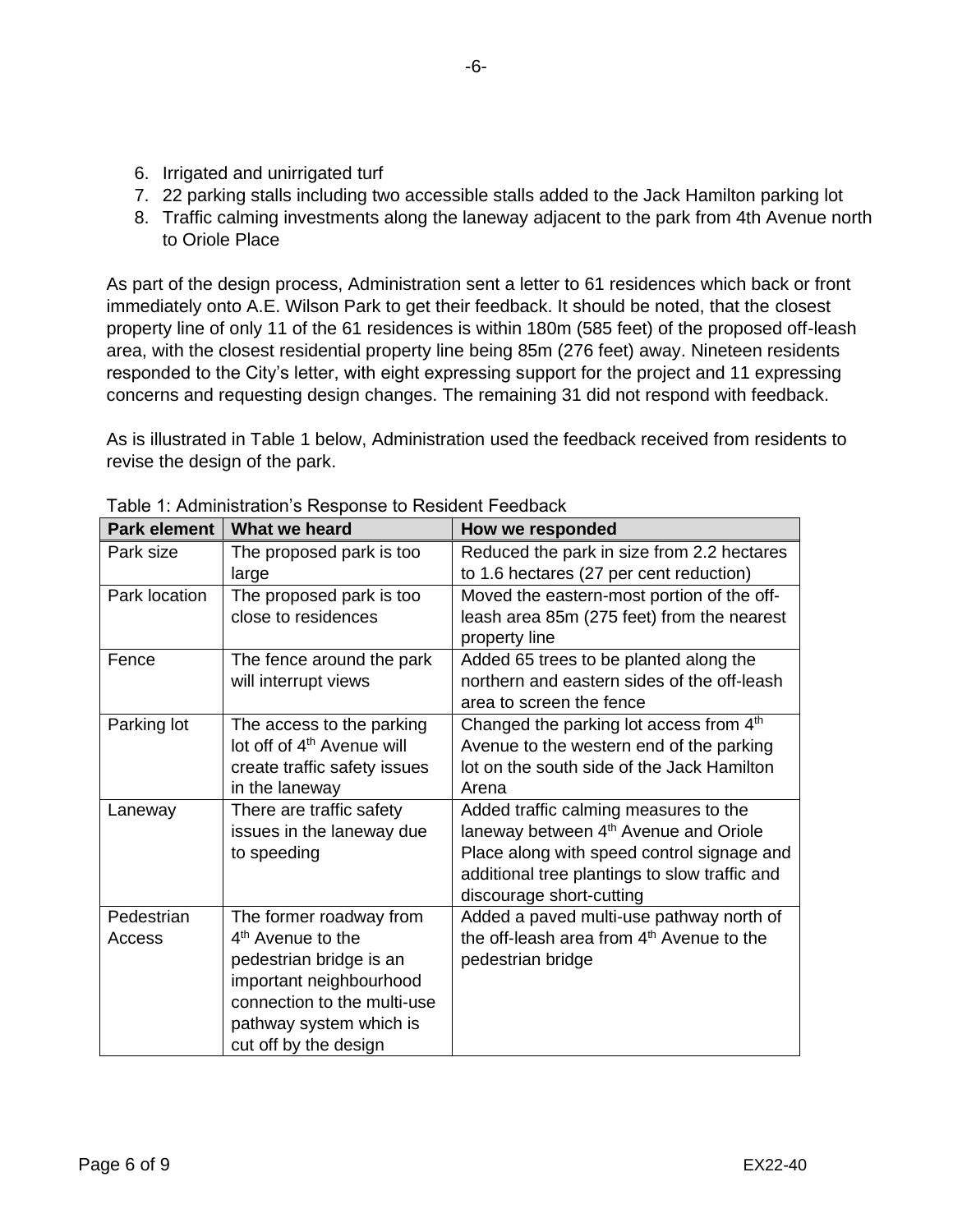| Park element  | What we heard                                         | How we responded                                                                    |
|---------------|-------------------------------------------------------|-------------------------------------------------------------------------------------|
| Accessibility | Crusher dust pathways are<br>not always an accessible | Changed the pathways and entry gate<br>areas within the off-leash park from crusher |
|               | surface for users with                                | dust to asphalt to improve accessibility                                            |
|               | mobility challenges                                   |                                                                                     |
| Soil          | There is glass on the                                 | Planned for removal of surface glass and                                            |
| contamination | surface in the area                                   | addition of a new cover layer of topsoil                                            |
|               |                                                       | wherever necessary within the off-leash                                             |
|               |                                                       | area.                                                                               |
| Small dog     | Any small dog only area                               | Various options were explored to provide a                                          |
| only area     | should be larger than the                             | larger small dog only area at this site.                                            |
|               | small dog only area at                                | Administration has reserved land adjacent                                           |
|               | <b>Mount Pleasant</b>                                 | to the all-dog area for a future small-dog                                          |
|               |                                                       | area, but deferred construction until funds                                         |
|               |                                                       | are available, and the operation of the all-                                        |
|               |                                                       | dog area has been demonstrated to not                                               |
|               |                                                       | impact the adjacent residences. The                                                 |
|               |                                                       | estimated cost of a .3 hectare (.75 acre)                                           |
|               |                                                       | small dog area is \$100,000.                                                        |

The resulting revised design was then shared with the original 61 residences and on Be Heard Regina along with a community survey. A total of 1,367 responses were received to the survey (Appendix D) with support for the development coming from 83 per cent of the respondents. Detailed responses to each question are below:

- 1. 89.7 per cent of respondents are dog owners; 10.3 per cent are not
- 2. 83 per cent of respondents agree that A.E. Wilson is an appropriate location for a dog park
- 3. 63 per cent of respondents would regularly use the park
- 4. 90 per cent of respondents agree that off-leash parks are important
- 5. 89 per cent believe it is important to have more fenced off-leash parks in Regina

The survey also included an open-ended question to allow respondents to provide comments. A total of 699 responses to this question were received. Common responses included:

| <b>Issue</b>                                                  | <b>Number of</b> |
|---------------------------------------------------------------|------------------|
|                                                               | <b>Responses</b> |
| A small dog area should be added                              |                  |
| An off-leash area should be added to south / southeast Regina | 12               |
| Ensure that the site is fully fenced                          | 31               |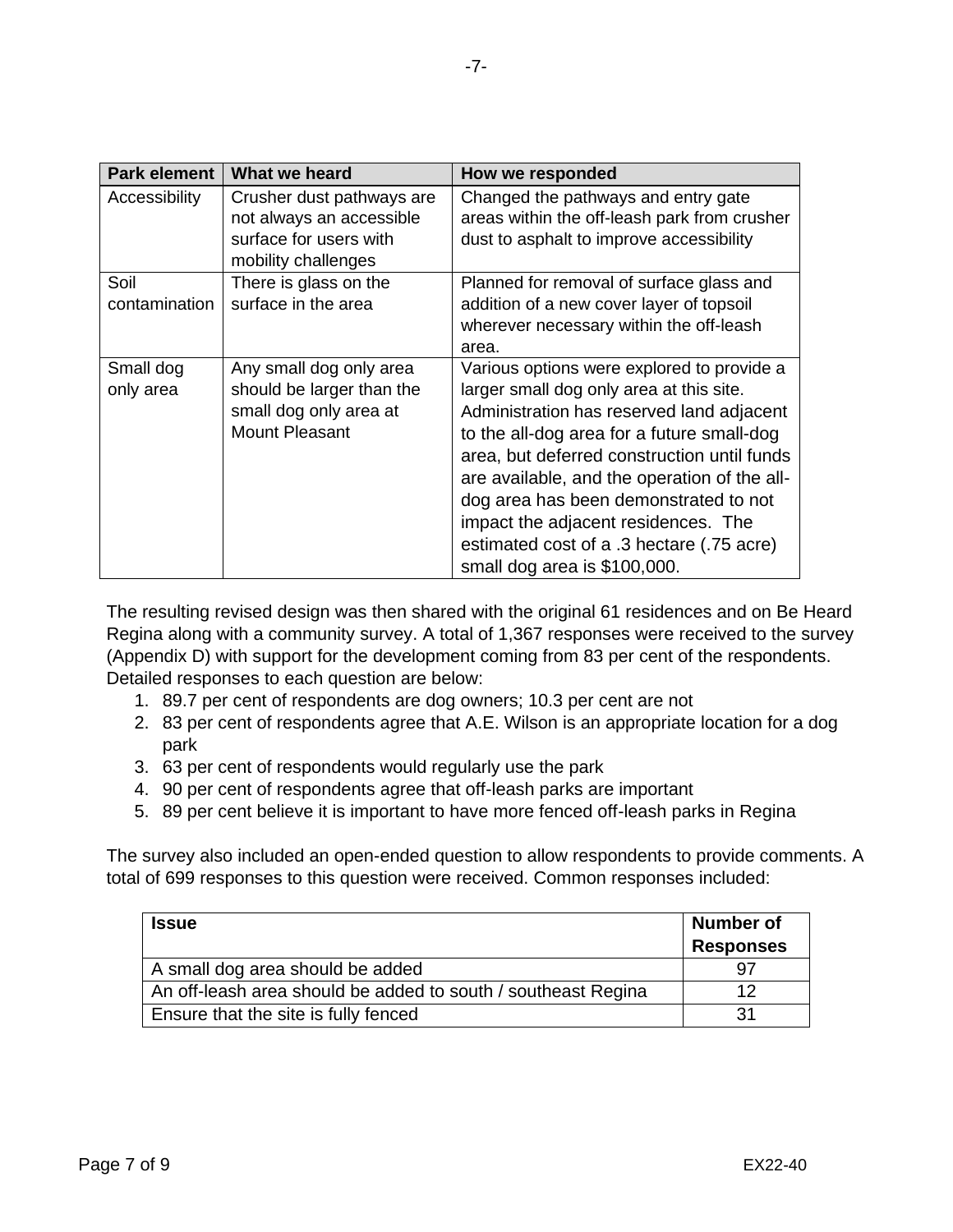As was listed in Table 1 above, a small dog-only area was included in the original design. However, this element was deferred in order to reduce the overall size of the off-leash park in response to feedback from the adjacent residents as well as to increase the setback between the area and the nearest residences and to bring the project in on budget. Land has been reserved for development of this element in the future should funds become available and it can be demonstrated that there have been no negative impacts of the all-dog area on the adjacent residences. In the interim, the City currently has one small-dog area at the Mount Pleasant Off-Leash Park and will be opening a second in the spring of 2022 as part of the Regent Par 3 redevelopment project. The current plan is to also include a small-dog area in the future southeast Regina off-leash park.

# **Horizon Station Park Off-Leash Area**

As part of the development of Horizon Station Park (Appendix B) in the Towns neighbourhood, a small off-leash area has been included in the park. Features of this off-leash area include:

- .33 Hectare (.81 acre) fully fenced (1.2m high) all dog off-leash area.
- Benches
- Trees
- Agility and enhancement amenities
- Irrigated turf

As indicated above Horizon Station Park off-leash area is considered a neighbourhood off-leash park and is only intended to serve the immediate area surrounding the park due to its small size, low perimeter fence and lack of on-site parking. Council approval is now required to add it as a designated off-leash area in the Animal Bylaw.

# **Litzenberger Park Seasonal Off-Leash Area**

Seasonal off-leash parks in Regina are currently located in many outdoor boarded rinks throughout Regina. These rinks are not used for summer programming due to their crusher dust surfacing. Currently Regina has seven such sites which are designated in the Animal Bylaw as seasonal offleash sites from May 1 to September 30 annually.

As depicted in Appendix C, the Litzenberger boarded rink is in Litzenberger Park in the Walsh Acres neighbourhood. It has come to Administration's attention that several residents in the area use the rink as an off-leash area. In response, in cooperation with the Walsh Acres, Lakeridge/Garden Ridge Community Association, Administration reached out to the neighbours who back the park to determine whether they were in support of a designation of this rink as a seasonal off-leash area.

Thirty-six letters were sent out. Only seven responses were received, five of which supported the designation and two of which had concerns. The concerns were regarding existing illegal parking in the laneway during pick-up and drop off at the schools and a fear that future illegal parking by users of the off-leash area would make the situation worse. As the boarded rink is adjacent to two